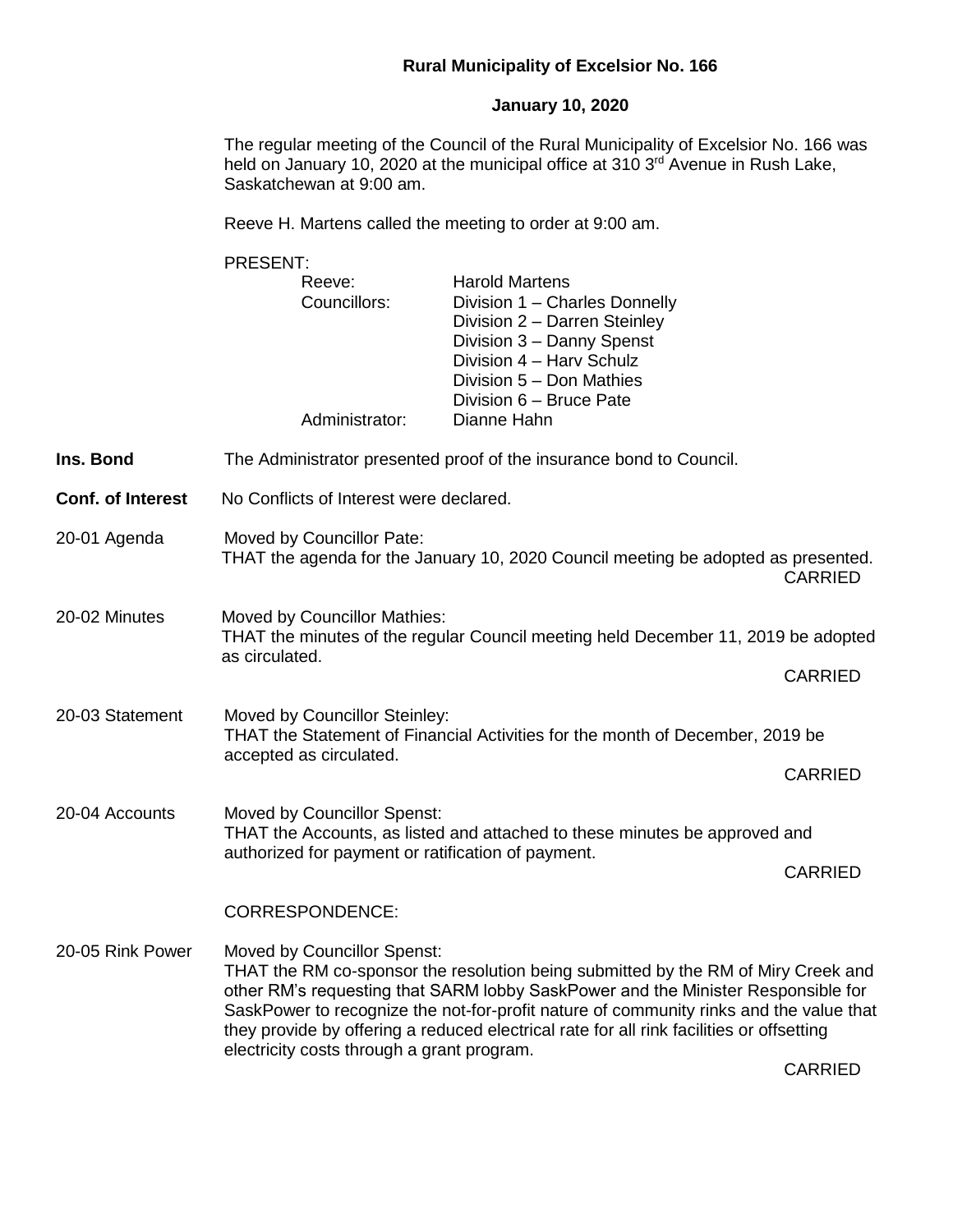20-06 Farmer Appr. Moved by Councillor Pate: THAT the RM sponsor the Swift Current Chamber of Commerce Farmer Appreciation Night by purchasing a table for \$900.

|                    |                                                                                                                                                                                  | <b>CARRIED</b> |
|--------------------|----------------------------------------------------------------------------------------------------------------------------------------------------------------------------------|----------------|
| 20-07 RCMP Cons.   | Moved by Councillor Pate:<br>THAT Councillor Donnelly be authorized to attend the RCMP Town Hall meeting on<br>behalf of the RM.                                                 |                |
|                    |                                                                                                                                                                                  |                |
| 20-08 Correspond.  | Moved by Councillor Schulz:<br>THAT the correspondence as listed and attached to these minutes be accepted as                                                                    |                |
|                    | presented by the Administrator and filed.                                                                                                                                        |                |
|                    | <b>OLD BUSINESS/ROADWORK:</b>                                                                                                                                                    |                |
| 20-09 Pasture Regs | Moved by Councillor Donnelly:<br>THAT the Breeding Pasture regulations for 2020 as attached be approved.                                                                         | <b>CARRIED</b> |
| 20-10 Bridge Insp  | Moved by Councillor Pate:<br>THAT Prairie Dog Rural Services be hired for 'urgent' bridge repair as outlined in the<br>bridge inspection reports received from WSP through SARM. |                |
|                    |                                                                                                                                                                                  |                |
| 20-11 K.Steinley   | Moved by Councillor Steinley:<br>THAT it be ratified that Kaylie Steinley be hired as the Office Assistant at \$15.00 per<br>hour with her starting date being January 6, 2020.  |                |
|                    |                                                                                                                                                                                  |                |
| 20-12 Road Ban     | Moved by Councillor Donnelly:<br>THAT we apply to the Ministry of Highways and Transportation to withdraw from the<br>Provincial Road Ban Regulations for 2020.                  |                |
|                    |                                                                                                                                                                                  |                |
| 20-13 Road Ban #1  | Moved by Councillor Spenst:<br>THAT we acknowledge presentation of Road Restriction Order #1 (removing ban from                                                                  |                |
|                    | the Herbert oil) from the Road Ban Committee.                                                                                                                                    |                |
| 20-14 Grader       | <b>Moved by Councillor Spenst:</b><br>THAT the RM advertise for a new grader with trade-in of the Volvo grader.                                                                  | CARRIED.       |
|                    |                                                                                                                                                                                  |                |

20-15 Moved by Councillor Steinley: THAT we authorize new roadwork as presented on Councillor's Project Request forms. CARRIED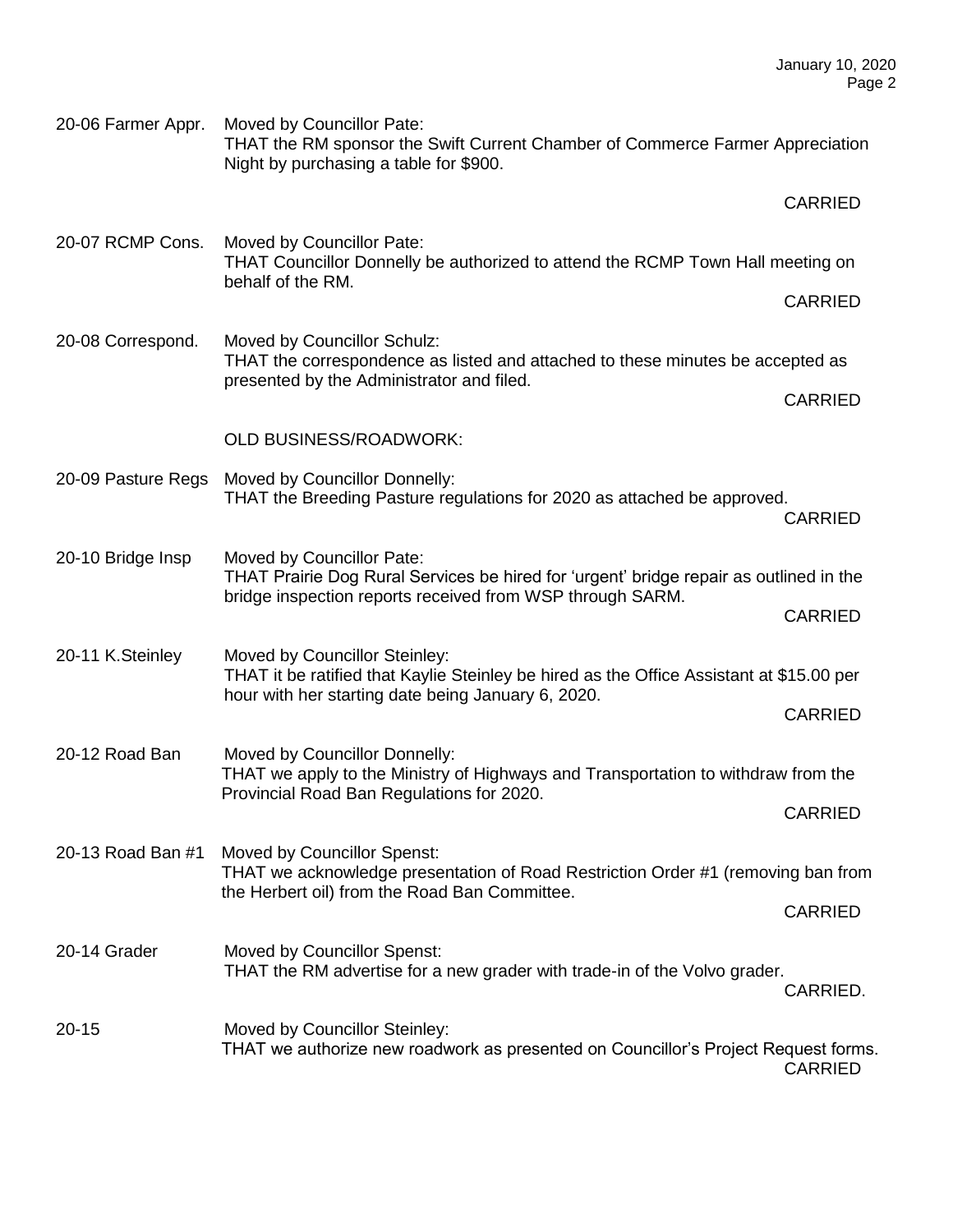## DELEGATIONS:

|                     | Rick Leslie, Pasture Manager<br>Dave Zapshala and Ron Woodvine, AAFC<br>Stacey Beisel, Foreman                                                                                                                                                                                                                                                                                                                                                                                                                         |                                                                                                                                                                                                                                  |  |  |
|---------------------|------------------------------------------------------------------------------------------------------------------------------------------------------------------------------------------------------------------------------------------------------------------------------------------------------------------------------------------------------------------------------------------------------------------------------------------------------------------------------------------------------------------------|----------------------------------------------------------------------------------------------------------------------------------------------------------------------------------------------------------------------------------|--|--|
|                     | <b>NEW BUSINESS:</b>                                                                                                                                                                                                                                                                                                                                                                                                                                                                                                   |                                                                                                                                                                                                                                  |  |  |
| 1 <sup>st</sup> Rdg | 20-16 Road Ban Byl. Moved by Councillor Donnelly:<br>THAT Bylaw No. 1-2020 being a bylaw to provide annual permits for land-locked<br>property owners surrounded by the Road Ban be introduced and read a first time.<br><b>CARRIED</b>                                                                                                                                                                                                                                                                                |                                                                                                                                                                                                                                  |  |  |
| 20-17 $2nd$ Reading | Moved by Councillor Steinley:<br>THAT Bylaw No. 1-2020 be given second reading.                                                                                                                                                                                                                                                                                                                                                                                                                                        | <b>CARRIED</b>                                                                                                                                                                                                                   |  |  |
| 20-18 3rd Reading   | Moved by Councillor Mathies:<br>THAT Bylaw No. 1-2020 be given three readings at this meeting.                                                                                                                                                                                                                                                                                                                                                                                                                         | <b>CARRIED</b>                                                                                                                                                                                                                   |  |  |
| 20-19 Final Rdg     | <b>Moved by Councillor Spenst:</b><br>THAT Bylaw No. 1-2020 be given third and final reading.                                                                                                                                                                                                                                                                                                                                                                                                                          | <b>CARRIED</b>                                                                                                                                                                                                                   |  |  |
| 20-20 Ford F350     | Moved by Councillor Donnelly:<br>THAT it be ratified that the Ford F350 be sold to Lonny O'Connor for \$500.00.<br><b>CARRIED</b>                                                                                                                                                                                                                                                                                                                                                                                      |                                                                                                                                                                                                                                  |  |  |
| 20-21 Rates         | Moved by Councillor Schulz:<br>THAT the rates for 2020 for casual labour, custom work for up to eight hours, and<br>equipment rental rates for ratepayers be as follows, with a one-half hour minimum<br>charge for all custom equipment or work:                                                                                                                                                                                                                                                                      |                                                                                                                                                                                                                                  |  |  |
|                     | Hired Labour:<br>Fencing: Removing fence & cleaning up<br>Removing & erecting fence<br>Snow Removal: tractor & blower<br><b>Custom Work:</b><br>Front End Loader & Man<br>Tractor & auger: post holes<br><b>Mowing Weeds</b><br><b>Backhoe &amp; Operator</b><br>Payloader & Operator: in RM<br>with Council approval, outside RM<br>22yd <sup>3</sup> Gravel Truck & Man<br>11yd <sup>3</sup> Gravel Truck & Man<br>Gravel Hauling (8 km min.)<br>Snow Removal (with Grader) & Man<br>Motor Graders & Operator: in RM | 750.00/mile<br>1500.00/mile<br>60.00 per hr<br>60.00 per hr<br>60.00 per hr<br>60.00 per hr<br>65.00 per hr<br>85.00 per hr<br>100.00 per hr<br>100.00 per hr<br>55.00 per hr<br>0.20 per yardkm<br>65.00 per hr<br>65.00 per hr |  |  |

with Council approval, outside RM 90.00 per hr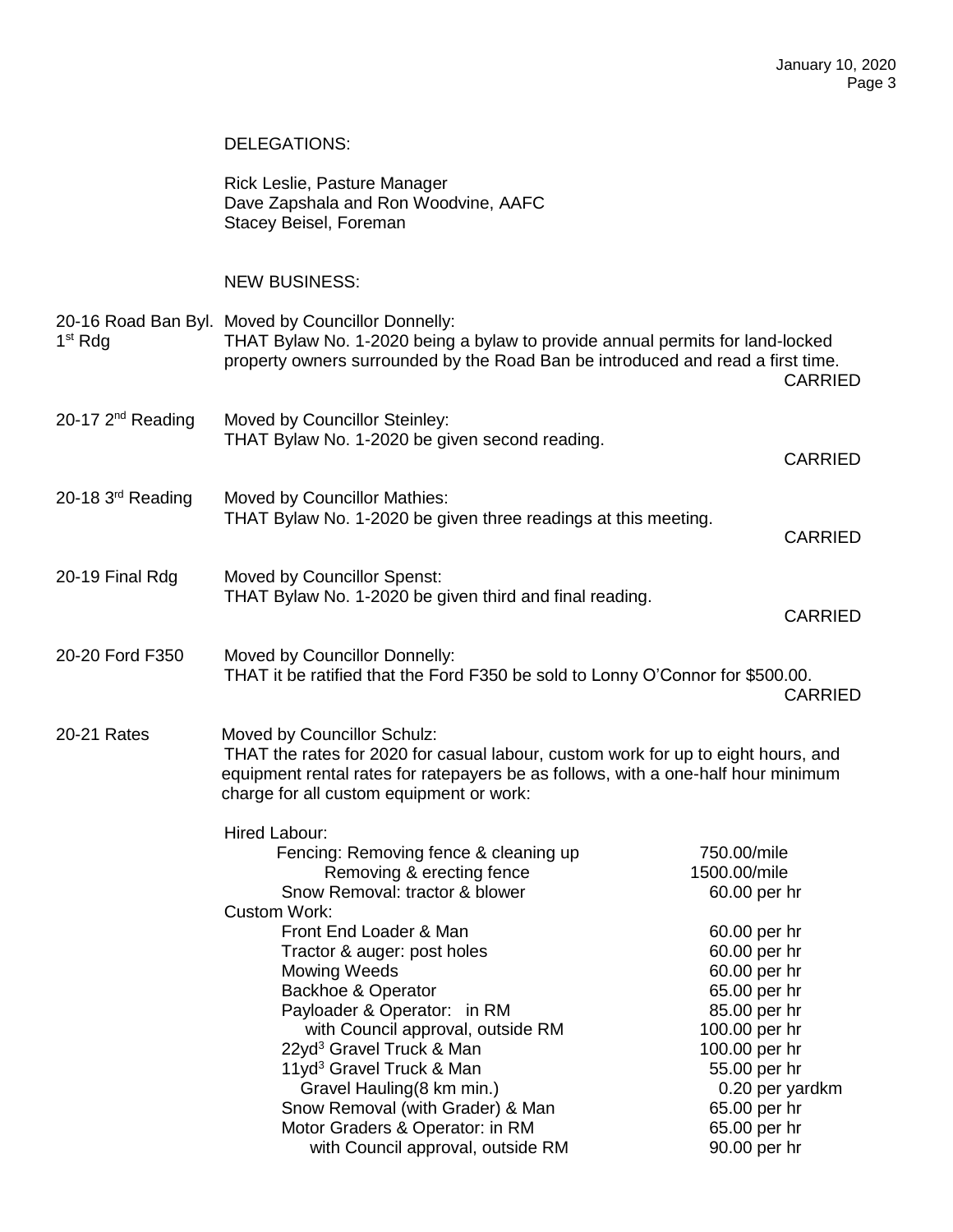|                     | Uke TS14:<br>Equipment & Supplies:                                                                                                                                                                                                                                                                                                                                                                                                                                                                                                    | in RM<br>with Council approval, outside RM                                                                                                                 | 95.00 per hr<br>120.00 per hr                                                                                                                                                                                                                                                             |  |  |
|---------------------|---------------------------------------------------------------------------------------------------------------------------------------------------------------------------------------------------------------------------------------------------------------------------------------------------------------------------------------------------------------------------------------------------------------------------------------------------------------------------------------------------------------------------------------|------------------------------------------------------------------------------------------------------------------------------------------------------------|-------------------------------------------------------------------------------------------------------------------------------------------------------------------------------------------------------------------------------------------------------------------------------------------|--|--|
|                     | Post Pounder<br>18"(or larger)<br>before culverts are taken)                                                                                                                                                                                                                                                                                                                                                                                                                                                                          | Used Culverts (when available):12"<br>(Customers must obtain release from municipal office                                                                 | 60.00 per day<br>$2.00$ per ft<br>5.00 per ft                                                                                                                                                                                                                                             |  |  |
|                     | Treeplanter<br>abnormal wear.)                                                                                                                                                                                                                                                                                                                                                                                                                                                                                                        | (*Charges for damages to equipment will be invoiced to renters for breakage, or                                                                            | 10.00 per day                                                                                                                                                                                                                                                                             |  |  |
|                     |                                                                                                                                                                                                                                                                                                                                                                                                                                                                                                                                       |                                                                                                                                                            | <b>CARRIED</b>                                                                                                                                                                                                                                                                            |  |  |
| 20-22 PCO           | Moved by Councillor Steinley:                                                                                                                                                                                                                                                                                                                                                                                                                                                                                                         | THAT Arnold Giesbrecht be appointed as the Pest Control Officer for 2020.                                                                                  | <b>CARRIED</b>                                                                                                                                                                                                                                                                            |  |  |
| 20-23 Nuisance      | Moved by Councillor Pate:                                                                                                                                                                                                                                                                                                                                                                                                                                                                                                             | THAT Brent Klassen be appointed as the Nuisance Grounds Supervisor for 2020.                                                                               | <b>CARRIED</b>                                                                                                                                                                                                                                                                            |  |  |
| 20-24 Past. Mgr     | Moved by Councillor Steinley:                                                                                                                                                                                                                                                                                                                                                                                                                                                                                                         | THAT Rick Leslie be appointed as the Pasture Manager for the North and South<br>Breeding Pastures for 2020 at the rate of \$2,000 per month while working. | <b>CARRIED</b>                                                                                                                                                                                                                                                                            |  |  |
| 20-25 Board of Rev. | Moved by Councillor Schulz:<br>THAT the following persons be appointed to the Board of Revision for the purpose of<br>hearing appeals to the 2020 assessment roll, with a remuneration rate of \$200.00 per<br>day, plus \$0.60 per kilometer travelling expenses:<br>Blair Philp, Dennis Laing and Eugene Mau<br>and further that Kaylie Steinley be appointed as Secretary to the Board of Revision, with<br>extra time spent outside regular working days to be paid at her regular wage, plus<br>mileage at \$0.60 per kilometer. |                                                                                                                                                            |                                                                                                                                                                                                                                                                                           |  |  |
|                     |                                                                                                                                                                                                                                                                                                                                                                                                                                                                                                                                       |                                                                                                                                                            |                                                                                                                                                                                                                                                                                           |  |  |
|                     |                                                                                                                                                                                                                                                                                                                                                                                                                                                                                                                                       |                                                                                                                                                            | <b>CARRIED</b>                                                                                                                                                                                                                                                                            |  |  |
| 20-26 Nuisance      | Moved by Councillor Steinley:<br>THAT we allow use of the nuisance grounds to the Village of Rush Lake in 2020 for an<br>annual rate of \$2,000.00.                                                                                                                                                                                                                                                                                                                                                                                   |                                                                                                                                                            |                                                                                                                                                                                                                                                                                           |  |  |
|                     |                                                                                                                                                                                                                                                                                                                                                                                                                                                                                                                                       |                                                                                                                                                            | <b>CARRIED</b>                                                                                                                                                                                                                                                                            |  |  |
| 20-27 Cncl Mtg      | Moved by Councillor Donnelly:                                                                                                                                                                                                                                                                                                                                                                                                                                                                                                         |                                                                                                                                                            | THAT the regularly scheduled Council meeting in March be held on March 16, 2019.<br><b>CARRIED</b>                                                                                                                                                                                        |  |  |
| 20-28 AAFC          | Moved by Councillor Spenst:                                                                                                                                                                                                                                                                                                                                                                                                                                                                                                           | THAT the Administrator be directed to send Dave Zapshala Director, Water<br>would appreciate additional information in this regard.                        | Infrastructure Division, Agriculture and Agri-Food Canada a letter advising that the RM<br>appreciates being informed of AAFC's intentions and ideas for divestiture of the Rush<br>Lake Irrigation Project and that the RM is willing to work with AAFC on this matter and<br>$\sqrt{2}$ |  |  |